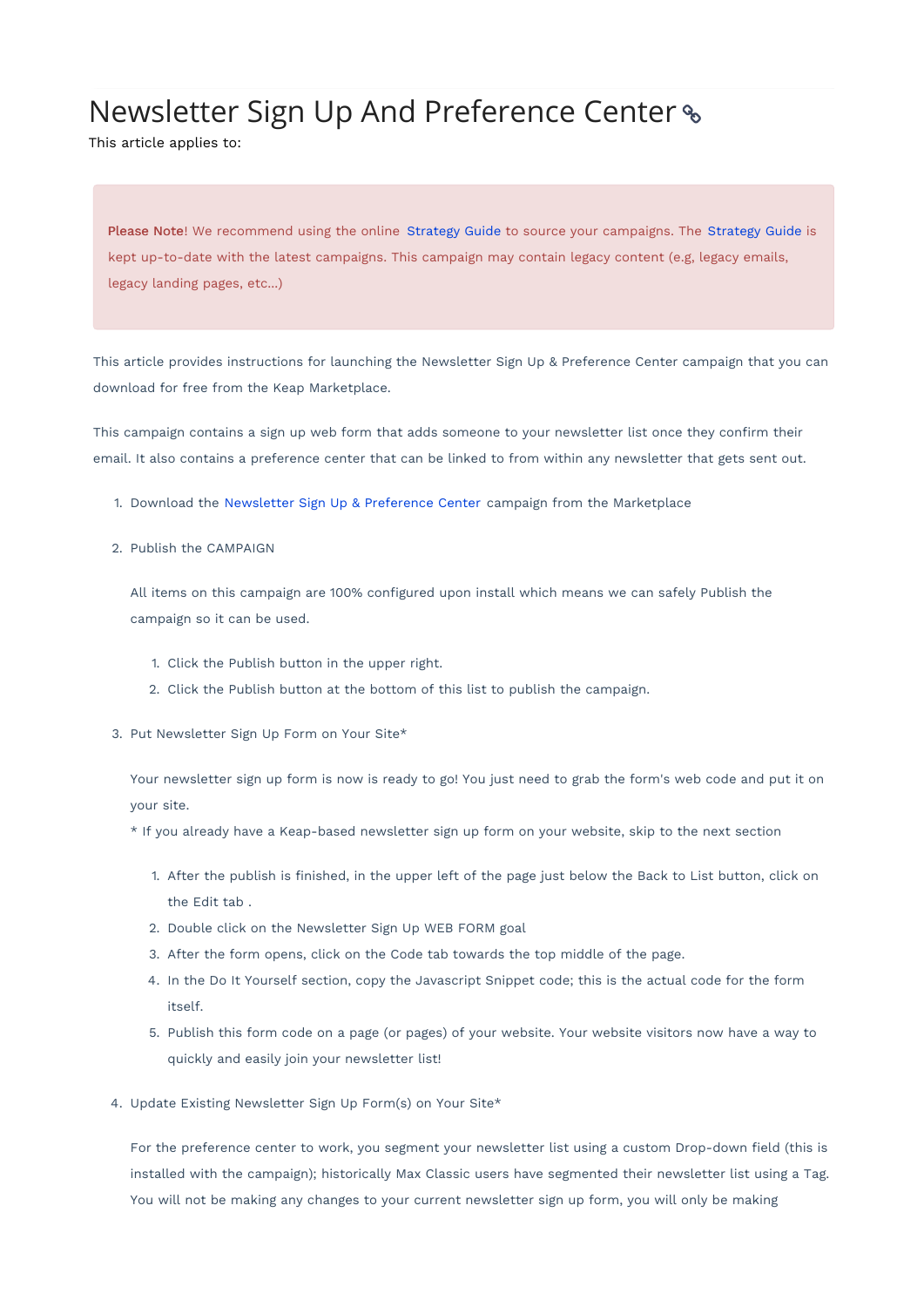changes to the existing automation on the back-end. In the next section, you will migrate your existing newsletter list from Tags to this new custom field.

\* If you installed the newsletter sign up form on your website using the previous section, skip to the next section

- 1. Go into the campaign that contains the existing newsletter sign up form
- 2. Double click into the sequence where the existing newsletter Tag gets applied; this should be the sequence connected after the existing sign up web form goal
- 3. Double click into the Tag step which is applying the existing newsletter tag
- 4. Next to the tag name, click the X to remove it from the step configuration



5. Update the Tag step to apply the Functional -> Add to Main Newsletter Confirmation tag; click Save

| <b>Configure Tag</b>                                 |             |
|------------------------------------------------------|-------------|
| <b>O</b> Apply C Remove                              |             |
| Functional -> Add to Main Newsletter<br>Confirmation | ×           |
| Cancel                                               | <b>Save</b> |

- 6. In the upper left of the page, click Back to Sequence
- 7. In the upper right of the page, click the Publish button
- 8. Click the Publish button at the bottom of this list to publish the updates to this campaign
- 9. Repeat steps 1-8 for each instance of your newsletter sign up forms, if applicable
- 5. Migrate Your Existing Newsletter Segmentation\*

Now that all newsletter sign ups will be using the custom Dropdown field to segment (instead of a Tag), you have to find all existing contacts with that tag, update the dropdown field on their Contact records and then delete the old newsletter tag.

\* If you do not have your newsletter list segmented by Tag already, you can skip to the next section